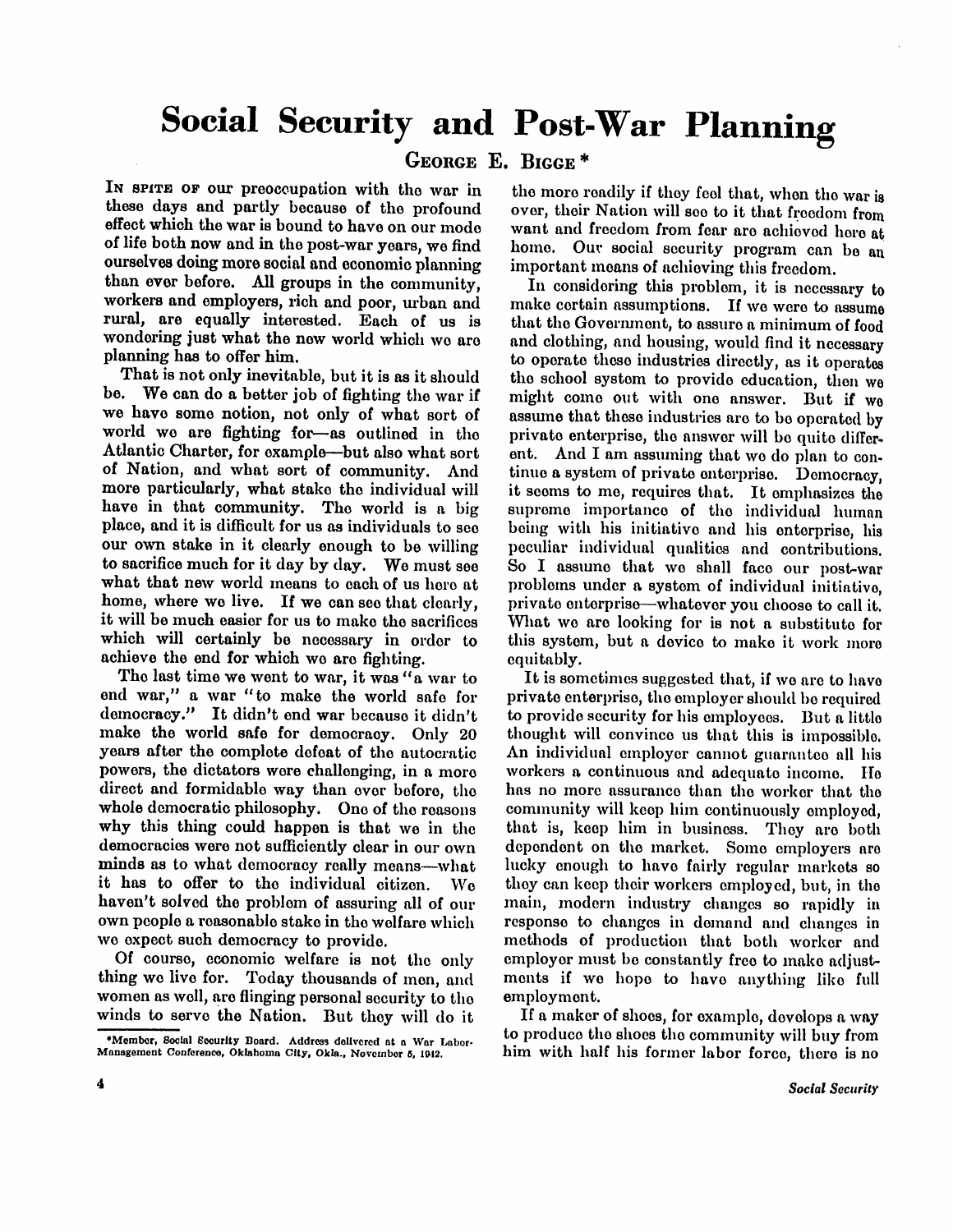reason why he should be expected to keep the other half employed. These workers are now free to produce something else—hats or coats or books or music—but this is somebody else's job. If an employer pays good wages fairly regularly to those workers whom he needs, to produce the goods which we will buy from him, and passes on to the consumer the benefits of improvements, he has probably done his part. But if we, as a community, want the benefit of private enterprise with its initiative, its flexibility, its new inventions and new industries, then it is our duty to make some provision for those workers who are deprived of their income by industrial changes which benefit the rest of us. That is not the individual employer's responsibility. We, as a community, must devise some system through which all employers and all workers can cooperate to guarantee to the individual worker the needed protection against loss of income and still leave both worker and employer free to make any adjustment necessitated by industrial changes. Social insurance is the best method yet devised for doing this.

So it seems to me that social insurance is an essential addition to modern industrial organization under a system of private enterprise. How far should our social insurance program be expanded? Will it, if so expanded, meet the demands which are likely to be made upon it? Is this an opportune time to undertake such an expanded program?

### *Benefits to Aged Workers and Their Survivors*

How far the program should be expanded depends largely upon how much remains to be done. The Social Security Act as amended in 1939, in addition to providing aid for crippled children, maternal and child welfare services, and certain other benefits administered by other agencies, sets up under the Social Security Board three types of programs—old-age and survivors insurance, public assistance, and unemployment compensation. Old-age and survivors insurance covers all employees except those in special fields, chiefly agricultural, domestic service, nonprofit organizations, and Government employment. This is the program supported by the pay-roll taxes paid equally by employers and employees. Some 60 million workers now have wage records under the old-age and survivors insurance program. More

than 500,000 are drawing benefits, and many more would be eligible if they chose to retire, but jobs are easy to get and they prefer to work. Benefits are also being paid under the program to aged wives and children of retired wage earners and to widows, children, and dependent parents of deceased wage earners. The survivors' benefits are more important to the worker at present than retirement benefits, because millions of workers who have wives and children or dependent parents know that, if anything should happen to them, their dependents would be assured some regular income.

The benefits being paid are not large, but they do provide for millions of workers a kind of protection which they never had before. The average monthly benefit for a single worker when he retires is about \$23; for a man and wife, about \$35; and for a surviving wife with two children, about \$46.50. And this is theirs in addition to any other insurance or savings or property which the family may have. No means test is applied.

We believe this program should be extended to the groups now excluded, and expanded to protect the worker against additional risks which are not now covered. The chief reason that agricultural workers and domestic workers in private homes were not covered was the difficulty of administration. But after several years' experience, we are satisfied that the program can be applied to both groups without imposing any undue burden on either the worker or the employer. Employees of nonprofit institutions present no administrative problems. They were excluded primarily because educational and religious institutions did not wish to come in. Since that time, many who originally opposed coverage have asked that the program be extended to them, and it seems likely that some formula can be worked out that would secure the desired protection and yet avoid most of the problems which disturbed some of the leaders in this field.

Government employees, at least some important groups, were likewise opposed to coverage, partly because they already enjoyed more liberal retirement rights than those provided by the social security program. But thousands of the workers recently entering Government employment are now losing the protection which they had in private employment without acquiring comparable protection under any governmental system. It is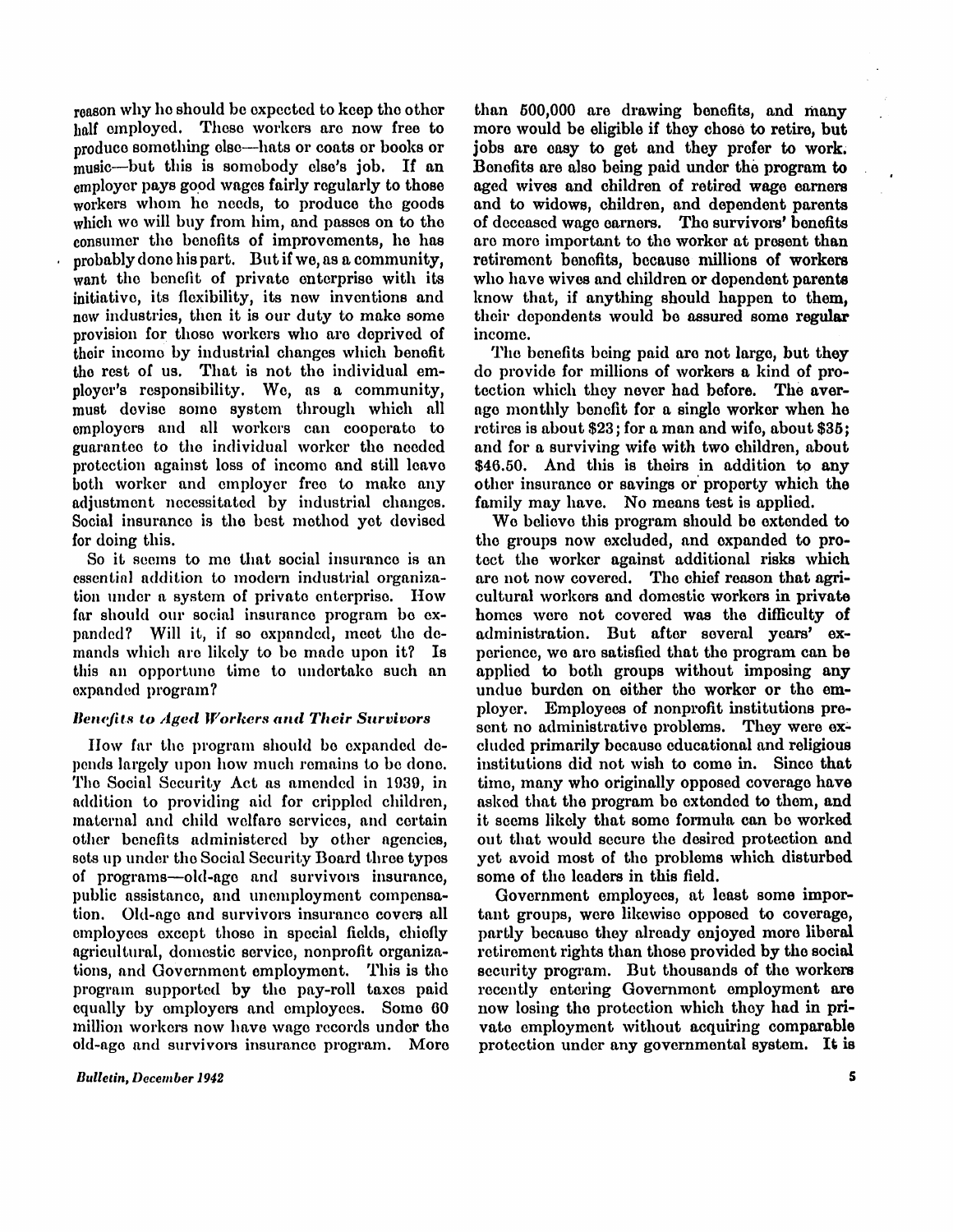very important that some arrangement be made to continue the social insurance rights of those who shift from private employment to Government employment and probably back again, whether their work for the Government is in the regular departments, in arsenals or Navy yards or munitions plants, or in the armed services. The simplest arrangement would be to cover all Government employees in the same way as private employees are covered, adjusting any special retirement plans to this basic program just as many private employers have adjusted their retirement plans to the social security program.

Another group who have been asking and should receive protection are the small employers. Many small business men have complained that they are required to contribute for the security of their employees but are not permitted to acquire similar protection themselves. Several millions of people on the farm are partly employers and partly employees and should be covered in both capacities so that they may receive maximum protection. The Board feels that the old-age and survivors insurance program could and should be extended to cover these groups.

There is a special advantage in such broad extension of the system which is not at first apparent. As it is now, millions of workers—and their employers—contribute to the program, but the workers will never get any benefits because they never earn quite enough to be eligible. In order to qualify for old-age benefits, for example, one must earn a specified amount (\$50) in at least half of the calendar quarters since the program started. For survivor protection the wage earner must have received wages in covered employment for at least 6 out of the last 12 quarters. But many workers shift from one kind of work to another and do not spend half their time in covered employment. So they get no protection. If practically all occupations were covered, this could not happen. Millions more would then be eligible for benefits, and all their earnings would be counted in determining the size of the benefit they get. Broad extension, therefore, is of advantage not only to those now excluded but also to those who are already covered for a part of their earnings.

### *Sickness and Disability Risks*

Not only should more people be covered, they

should be protected against other risks. Disability is one of the greatest risks of the wage earner. At any given time there are in this country about 2.5 million persons suffering from disabilities which have continued for a year or more. At least one-third of these individuals would have been in the labor force except for their disability. Yet very few of them have any protection against such loss of income. We believe there should be added to the old-age and survivors insurance program provision for benefits in case of disability. The same reports and records would be used, and the benefits could be the same as in case of old age or death.

The Board also believes it would be desirable to provide a cash allowance for a limited period in case of hospitalized illness. Nearly half the money spent in connection with sickness is spent in cases which involve hospitalization, and hospital costs are nearly half the total expenditures in these cases. While the total amount spent for hospitalization of wage earners is not large, the burden in any one case may be extremely heavy, and every wage earner is in danger of facing such a burden. If by a system of insurance the total cost is distributed over the whole group, the cost per worker is relatively small and all will be protected in case the misfortune strikes them.

### *The Assistance Programs*

In order to care for the many needy groups until the old-age and survivors insurance program can get fully into operation, and even thereafter to care for those who for various reasons are not eligible under that program, a system of public assistance was set up to provide aid, on the basis of need, to the aged, to the blind, and to dependent children. The Federal Government pays approximately half the cost of these programs. Certain standards are prescribed in the Federal law, but in the main the State decides who shall be helped, how much they shall have, and the like.

In the last fiscal year the States and the Federal Government together spent \$742 million on these programs and aided approximately 3¼ million persons. These payments do a lot of good, but as a whole the programs have serious faults. In the first place, too large a portion of Federal money goes to a few States which are willing and able to pay high benefits, and relatively little help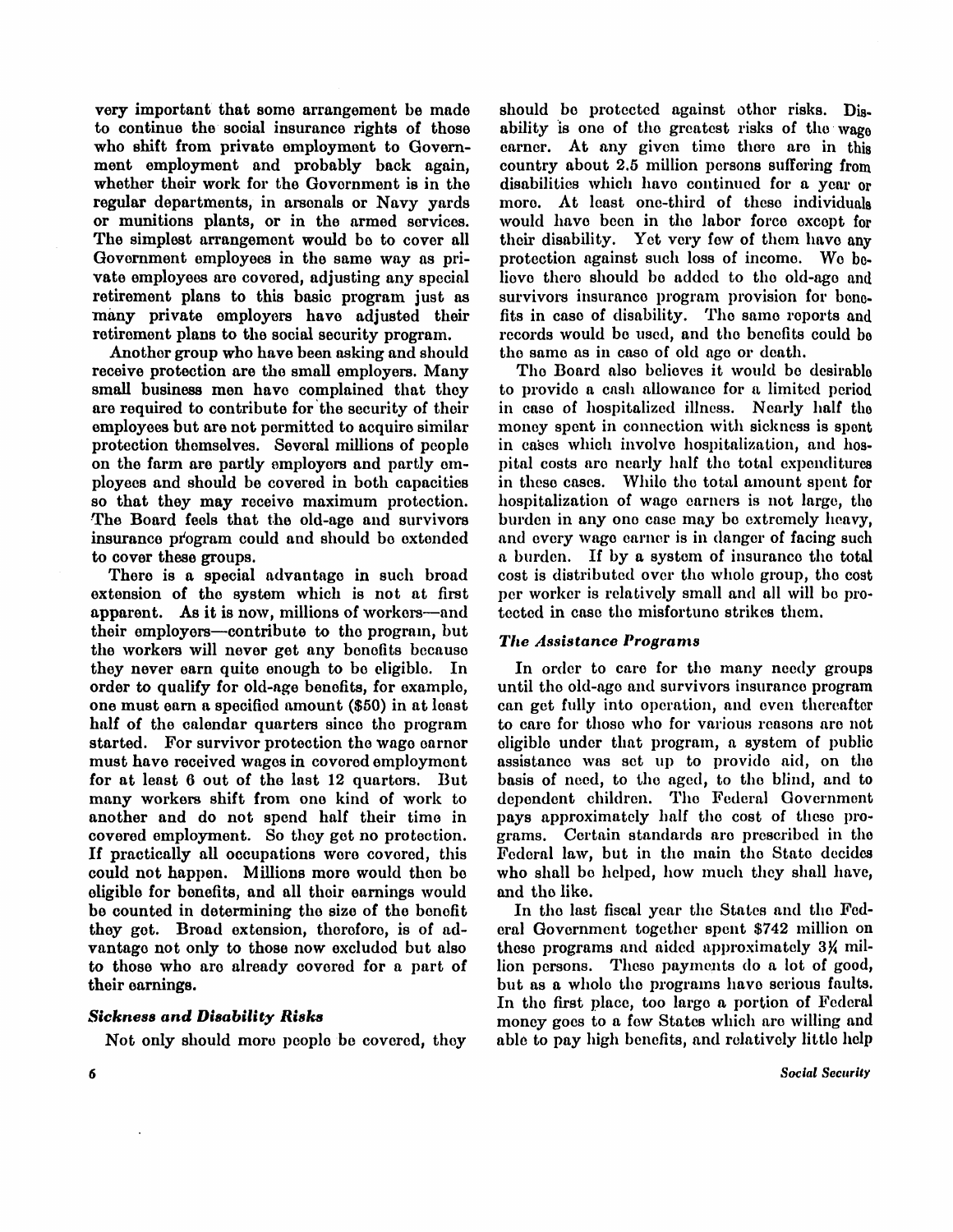is given to the poorer States. This situation ex**ists because the Federal Government, under the**  provisions of the Social Security Act, can now **spend in any State only as much as the State is able to spend from its own funds. The result is that the Federal Government is paying some of the more wealthy States an average of \$17 or \$18 per person on the old-age assistance rolls, and in some of the poorer States it is paying only \$4 to \$5 per person. Such a procedure doesn't serve the purpose very well. Presumably, the Federal Government is providing funds because the States are unable adequately to care for those in need. Yet** we **give most of the Federal money to States**  which need it least. Last year one wealthy State **with 6 percent of the country's aged population received as much Federal money for old-age assistance as did 20 poorer States which had 21**  percent of the aged population. If this system is **to work, some provision must** be **made to send a larger proportion of Federal money into those States which need help most.** 

**The same situation exists in the case of dependent children. Unfortunately, the States which have the largest proportion of children in their population are among those with the lowest per capita income. South Carolina, for example, has 41 children per hundred population. Cali**fornia has only 24. At the same time, the per **capita income in South Carolina is only about one-third that in California.** It is safe to say that **South Carolina has a larger proportion of needy children. And yet, a year** age**, California spent four times as much per capita on dependent children as did South Carolina.** 

**Then, too, it appears that a disproportionate amount is spent on the aged as compared with**  children. In this country there are more than **33 million children under 15 years of** age **and only 9.4 million persons over 65. I think** we **may assume that at least as large a proportion of the children as of the aged are in need. As pointed out earlier, children are concentrated rather heavily in the poorer communities and, it may** be **added, in the poorer families. The family composition study, based on a survey made in 1935 and 1936, shows that one-third of all nonrelief families with three or more children had yearly incomes of \$1,000 or less. In other words, onethird of the families with three or more children had less than \$20 a week to live on. And these** 

**Bulletin, December 1942** 

**were only the families who had not resorted to**  relief at any time in the year. In addition, there **were 6 million families who had been on relief at some time during the year and, we may assume,**  were even more in need. It is, therefore, safe to **say that as a group children are at least as needy as aged people. And yet, with only one-third as many aged persons as children, we are spending almost four times as much to help the aged as we**  are to help children. Why? If we are to build **a better world for the future,** we **must make sure that the citizens of tomorrow are today given the essentials of a decent existence.** 

**Moreover, while the public assistance program helps many of the aged and blind and dependent children, there are many others, equally needy, to whom the Federal Government gives no help at**  all. An "aged" person must be  $65$ —that is **reasonable—but there are persons aged 64 or 60 or 59 who are just as much in need. Children whose father is incapacitated or unemployed may**  be **just as much in need as those whose father is dead or has left home. Yet the Federal Government does not match payments made to such persons, and many States which have only limited funds use their funds where they can get Federal matching and leave other groups of needy people largely uncared for. One State which spent \$5.74 per inhabitant last year for aid to persons over 65 years of** age**, spent only 15 cents per inhabitant for general assistance to those under 65.**  To assure reasonably equitable treatment of all needy persons, it seems to me, the Federal Govern**ment should help the States equally for all needy groups.** 

## *The Problem of Unemployment*

The third program under the Board's general supervision is unemployment compensation. It **can probably** be **said without fear of contradiction that the biggest single problem in the post-war world will** be **unemployment. And in this field**  we are the least prepared. It is true there are **many plans being made for "full employment" in the post-war period, but I am inclined to think**  we shouldn't expect too much of them. It is one **thing to say that, if industry fails to provide work for those who want it, the Government will do so, and quite a different matter to decide what the Government will have such people do, and where, at what wages, and so forth. And i t is a still more**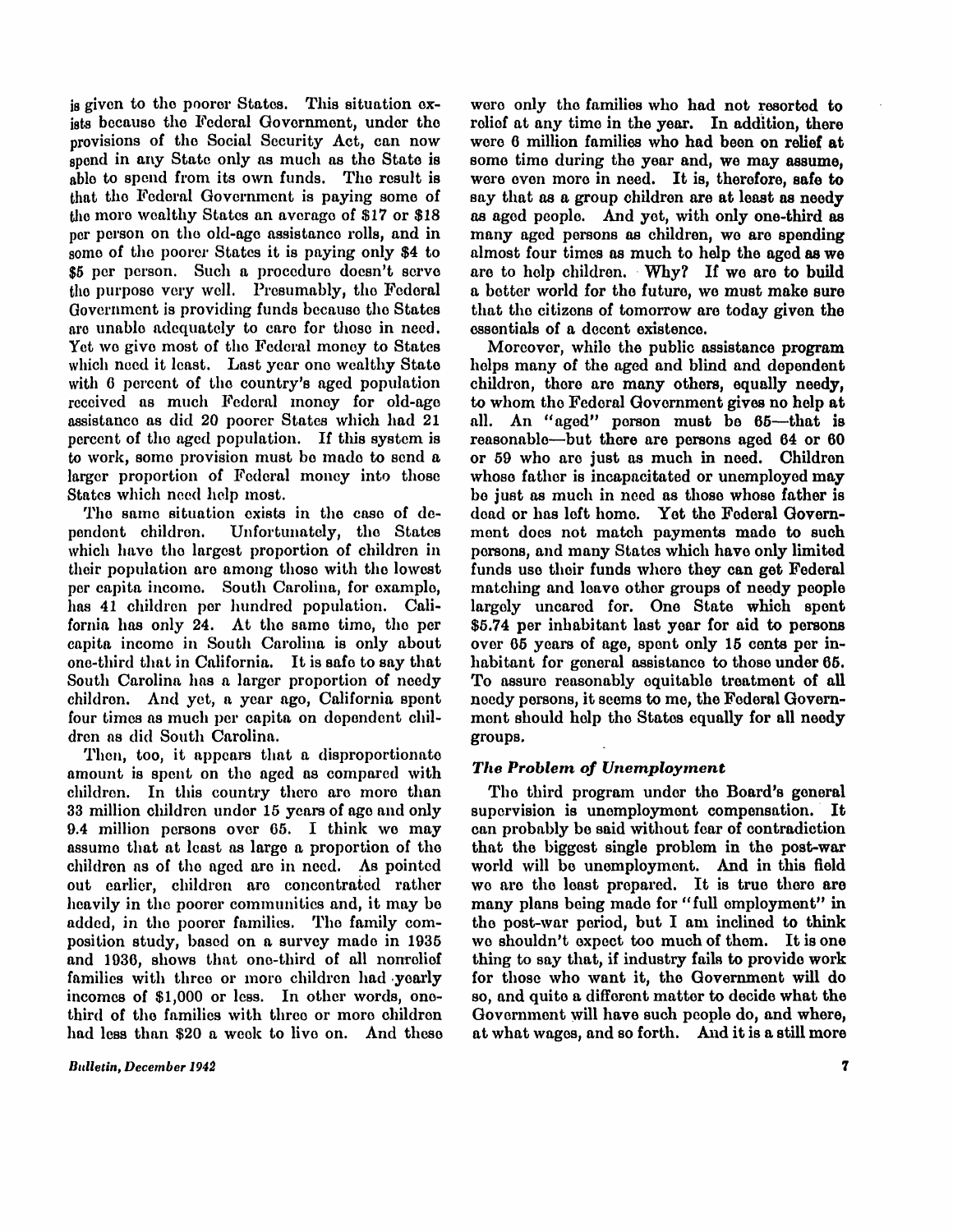difficult problem to arrange matters so that presently the people so employed will be drawn back again into some kind of private employment. Some time we shall have to face the problem of shifting millions of workers and billions of dollars worth of productive equipment from production for Government to production for the market; of creating, in the process of production, the dollar income necessary to buy and to pay for the goods produced, instead of having them paid for in large part by bank credit created for that purpose on Government account. We have not yet demonstrated that we can solve that problem without experiencing mass unemployment. To talk glibly of "full employment" only tends to lull us to sleep so that when the time comes we shall be as unprepared as we were in **1930-39.** 

Whatever else we do, it seems clear that we should have a strong national unemployment insurance program to absorb the first shock, to give us time to put other plans into operation, and give the worker some income while he makes the necessary adjustments. I regret to say that our existing unemployment compensation program does not seem likely to meet these needs. Even in normal times several defects in the State systems were becoming apparent. Benefits were by no means adequate to meet the extent of unemployment. The weekly payments were often unduly small, and they were paid for too short a period. Even in 1941, a year of relatively high employment, more than two-fifths of the individuals who drew benefits were still unemployed when their benefit rights were exhausted. Certainly such a system cannot give us much help in the kind of situation we shall face when the war is over.

The most important shortcoming of our present unemployment compensation program, however, lies in the fact that while unemployment is clearly a Nation-wide problem, we are trying to deal with it through separate State laws. Unemployment may be centered to a considerable extent in a few States, but it is scarcely reasonable to expect these States to deal with the problem single-handed. One State may have relatively little unemployment and so can pay fairly liberal benefits with a small contribution, while another State may have so much unemployment that a similar level of benefits would cost 8 or 10 percent of pay roll, or more. In the post-war years particularly, when

unemployment will in general be traceable to war causes, individual States which are hard hit can scarcely be expected to bear the cost of a reasonably adequate unemployment compensation system. Some plan must be devised to deal with this national problem on a national basis.

Two possibilities suggest themselves. One is to continue the State system but amend the Federal law to provide minimum standards which must be met before a State may be eligible for Federal assistance. Then the Federal Government would need to collect a larger proportion of the total contributions and use these funds to meet the extra cost of paying the minimum benefits in those States which have a large volume of unemployment. The Federal Government would thus act as a re-insuring agency for the State funds in any case where the State was willing to meet the specified minimum standards.

The second alternative would be to establish a Federal system of unemployment compensation similar to the old-age and survivors insurance program, as the President suggested to Congress some time ago. This procedure would be simpler and more economical and would avoid much of the administrative difficulty inherent in any combined Federal-State system. Such a single program operating uniformly throughout the United States would be much more flexible and more readily adapted to meet changing conditions than one in which changes would require legislation not only by the Federal Government but also by the several States. Then, too, it would be much easier to formulate other policies for dealing with unemployment if there were a uniform system of unemployment compensation on which to build.

But the essential element in a system of unemployment compensation is a pooling of funds, whether this be worked out through a series of State laws or a single Federal system. To attempt to deal with unemployment on a separate State basis without national pooling is folly. It is like the householders of a city each attempting to protect his home against fire by putting a little water tank on his roof. It would be much simpler and more effective to pool the supply and make it available to any house which might be in danger. Just so, a national pooling of unemployment compensation funds would provide much more protection to each State than could be achieved through the use of its own resources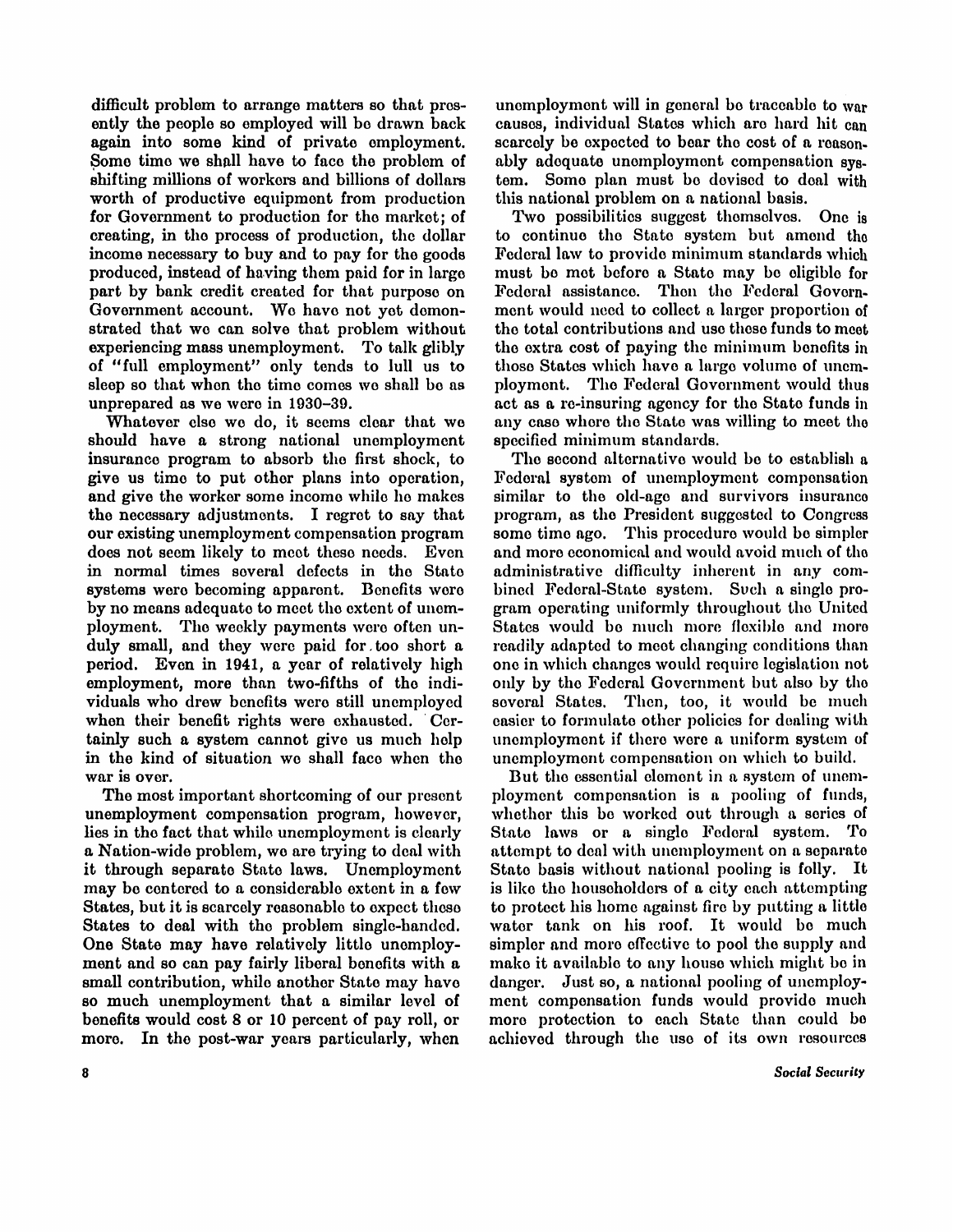**alone. Without such pooling, our unemployment compensation program will prove a weak instrument with which to face the post-war problems.** 

### *Should We Broaden the Program Now?*

**Would such a program as I have outlined give us complete security? No, i t wouldn't. I t would furnish a minimum basic protection upon which the individual can build as much more as his means**  permit and his judgment dictates. It would **provide a minimum security for children who are not yet at work, for the aged who have retired from work, for the disabled who cannot work, and temporarily for the able-bodied who can find no work. The major job of finding or creating new work for the millions who will** be **released from war**  employment must be approached separately. But **it will** be **easier to solve that problem of reemployment if those other groups are cared for. I t will be easier to handle a bona fide work program, for example, if it does not have to** be **adapted to provide income for large numbers of needy people who are not really employable but who cannot get help in any other way. With only able-bodied employable persons to deal with, a work program can** be **established on an altogether different basis.** 

**The final question to consider is, should** we **adopt such a program now when** we **have a war on our hands? I think** we **should. The best time to initiate such a program is during a period of active business and full employment. Contributions are much easier to pay then, and the funds accumulated will help carry through the bad years later. The necessary contributions should** be **shared by both workers and employers, with the Govern**ment helping out if need arises. If this is done, **the cost will not** be **excessive for anyone. The Eliot bill, which was introduced in the present Congress and provides benefits somewhat similar to those I have suggested, carries a contribution**  rate of 5 percent  $\sin$  for workers and employers. **This does not seem excessive. Employers are already paying 4 percent except where rates are reduced by experience rating. I understand the bill was introduced at the request of the American Federation of Labor. The Federation is to** be **commended for its statesmanlike approach in proposing a method of financing in which the workers share costs equally with employers. The Congress of Industrial Organizations has also expressed itself in favor of increased contributions** 

**Bulletin, December 1942** 

**by workers. These proposals represent an important advance in our thinking on social security.** 

**We frequently hear i t said that this is no time to impose additional social security contributions when business and individuals will both be burdened with large additional taxes and compulsory**  savings and other burdens. This in itself is a good **argument for instituting now such a broad program as I have suggested. There will necessarily be further large increases in taxes and other methods of getting funds and at the same time reducing the threat of inflation. Questions are already being raised regarding the net productivity of any additional taxes on high personal incomes. The conclusion seems unavoidable that a large portion of the additional funds must come from current business operations and from middle and low incomes. The victory tax may well be only the beginning.** 

**What forms such a program may take I shall not**  attempt to guess. If any substantial burden is imposed on wage earners, however, it will be **difficult if not impossible for them to make the usual provision for their future security through**  savings and insurance and the like. It is safe to **assume that much of these contributions would therefore be in the form of savings rather than taxes to compensate partially for this situation.**  But individual savings would be much less ade**quate to meet the needs that may arise than the same amount contributed to a social insurance**  program. For example, if a worker earns \$100 per **month and saves 5 percent, he will lay by \$60 per**  year. If after 2 years he dies, his savings will **amount to \$120—not much for his survivors to live**  on. If on the other hand he has made his con**tributions under the social insurance program, and he leaves a wife and one child, they would get about \$32 per month until the child is 18. And this is only one of the risks covered. The broad program to be financed by the social security contribution would likewise cover his old age, and disability and unemployment. A contribution**  under the insurance program would therefore provide many times as much protection to the individual worker who meets misfortune as would the same amount of personal savings.

**There are one or two special questions which have been raised with reference to the adoption of**  such a program at this time. It has been sug**gested that if the social security program is** 

 $\boldsymbol{9}$